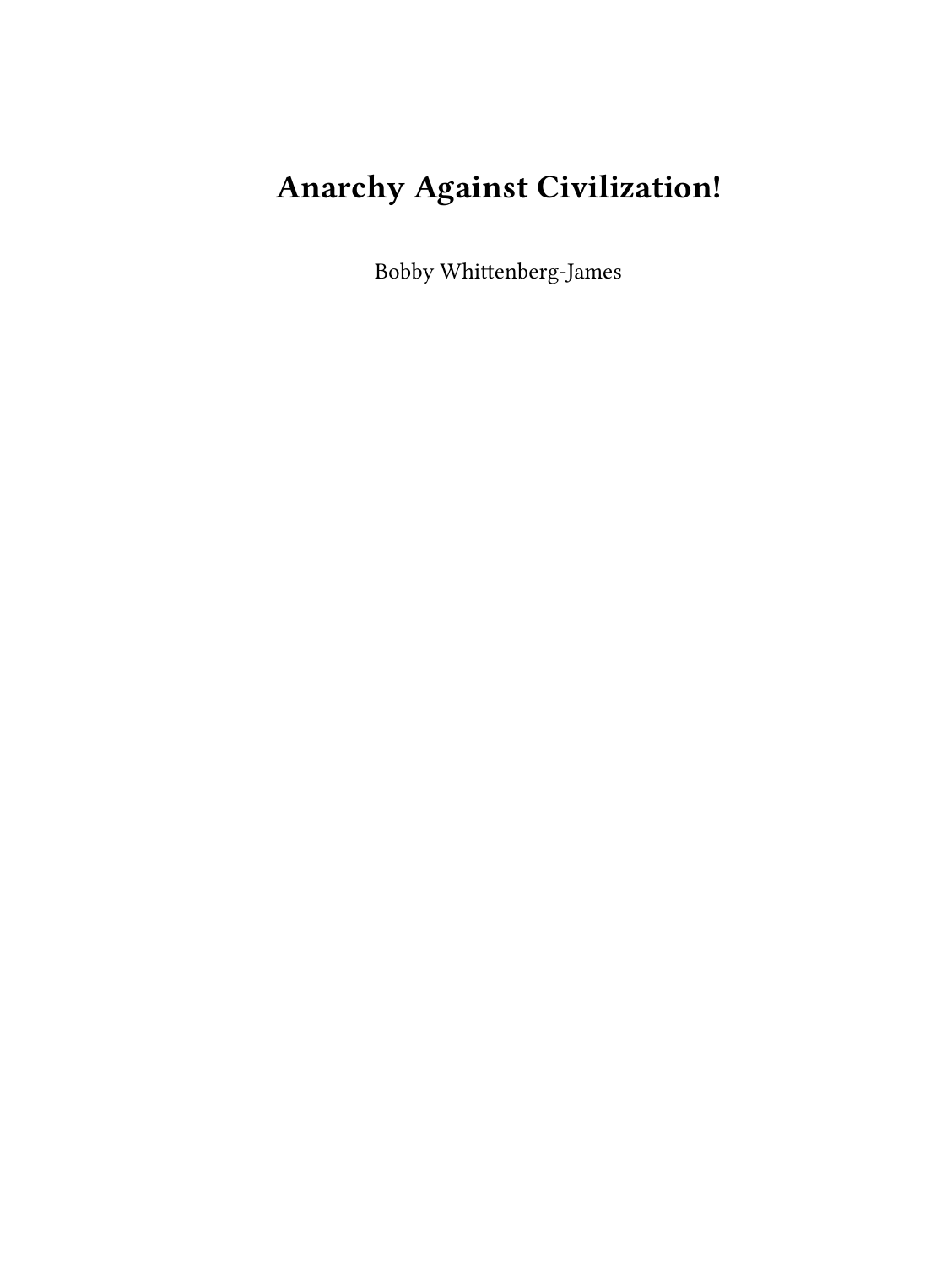# **Contents**

| $\overline{\phantom{a}3}$                                                                |                |
|------------------------------------------------------------------------------------------|----------------|
|                                                                                          | 3              |
|                                                                                          | $\overline{4}$ |
|                                                                                          | $\overline{4}$ |
|                                                                                          | $\overline{4}$ |
| Who Should Pay for Your Toys? Civilization as Irresponsibility $\dots \dots \dots \dots$ | -5             |
| $-5$                                                                                     |                |
|                                                                                          | -5             |
|                                                                                          | 6              |
|                                                                                          | -6             |
|                                                                                          |                |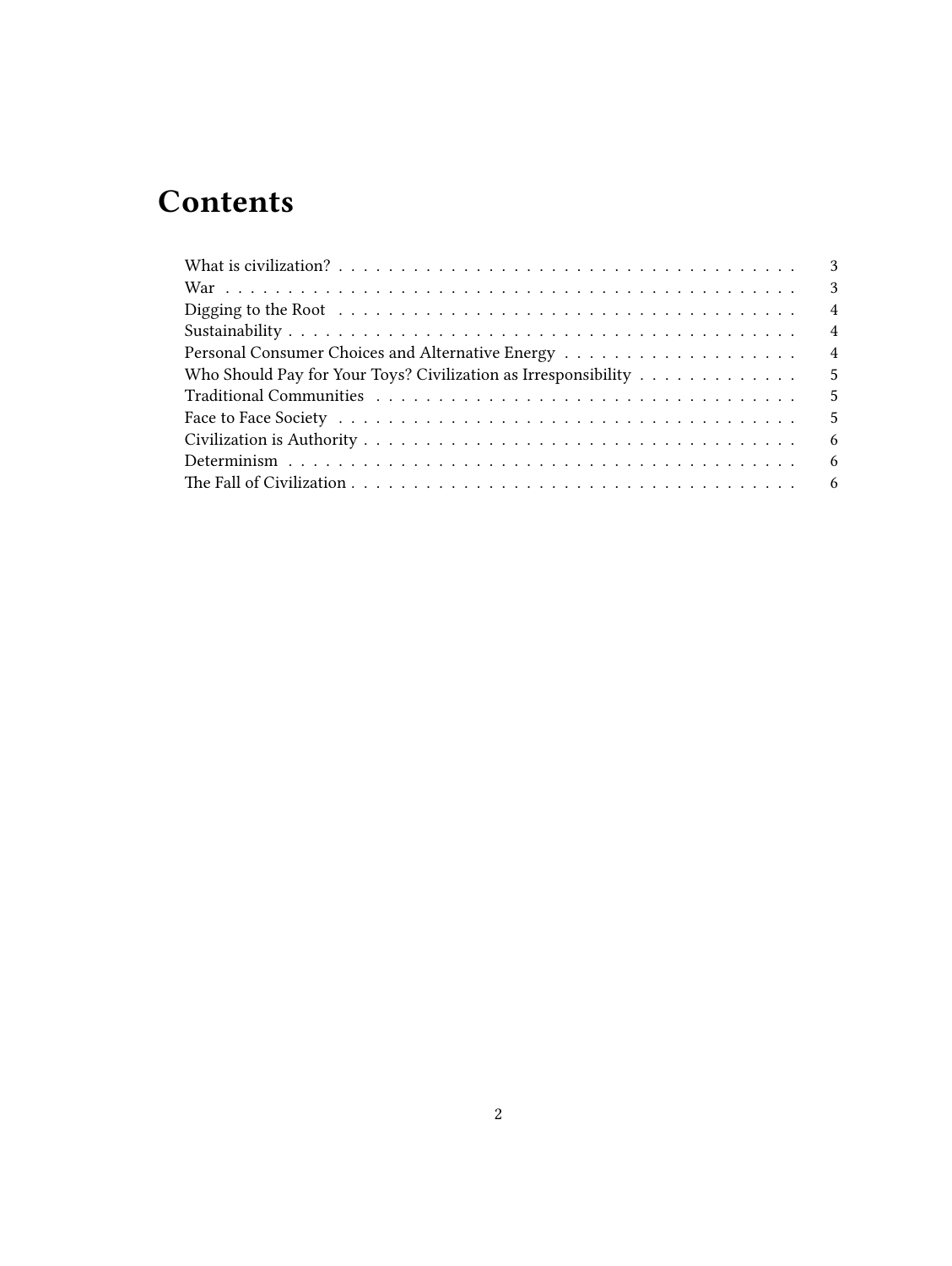Far too many times, we as anarchists can get locked into ideology and blueprint making rather than thinking critically and acting to meet current challenges. The idea of challenging capitalism and the state was one that was relatively new to western civilization when the first people to be called anarchists in a political sense first put forth their ideas. We should not be satisfied to stop there. They didn't face issues such as climate change, neo-liberal globalization, or peak production. That doesn't mean we can afford to ignore those issues. Most early anarchists didn't challenge extraction, economics, technology, domestication, agriculture, mass society, or civilization but that should not bar us from doing so.

#### <span id="page-2-0"></span>**What is civilization?**

Civilization can be defined as a way of life based around growing urbanization and the social relationships that result. Urban areas, also known as cities, are defined as populations so dense as to require the importation of the means to sustain the city itself and its population.

Upon an initial landbase, a city is built, including houses, businesses, government buildings, infrastructure, etc. This gives people a place to live, but not the means. Because of this, the civilization must seek out external landbases to exploit in order to harvest the resources to keep it going, to build and maintain houses, bridges, roads, sewer lines, water lines, electrical lines, public transportation, food for restaurants, clothing for the stores, luxury items for the civilized, personal transportation, entertainment, and so on ad infinitum.

Eventually, as cities grow and populations increase and the civilization requires more and more external land to provide the civilized with goods, the civilization will run into land with people on it, usually people whose way of life depends on that land. When the civilized encounter such people, they usually have the option (if they aren't killed outright) of working highly exploitative jobs to provide goods or services for the civilized on their traditional lands, moving to the cities to find work, or fighting back.

Because most civilized people do not grow their own food or make their own clothing or build their own houses, access their own water… because the civilized pass these responsibilities on to others, some kind of exchange must take place. As the demands of civilization increase, more and more land is needed to produce goods and services for the civilized. Eventually this means that the civilized will run into traditional communities or other civilizations sitting on top of the land they wish to exploit…

Civilization always views the natural world as "natural resources."

#### <span id="page-2-1"></span>**War**

Organized warfare and systemic violence are hallmarks of civilization. Without violence as a form of social control at home and conquest abroad, the hierarchy necessary for the maintenance of mass society could not be maintained. When comparing hunter-gatherers to their agrarian or civilized neighbors, we find that while hunter-gatherers show little or no sexual division of labor, the agrarians and the civilized and those engaged in domestication are more likely to be highly warlike and patriarchal. The tendency seems to be that with increased complexity and increased domestication and planting come increases in the amount of organized violence, hierarchy, and dominance.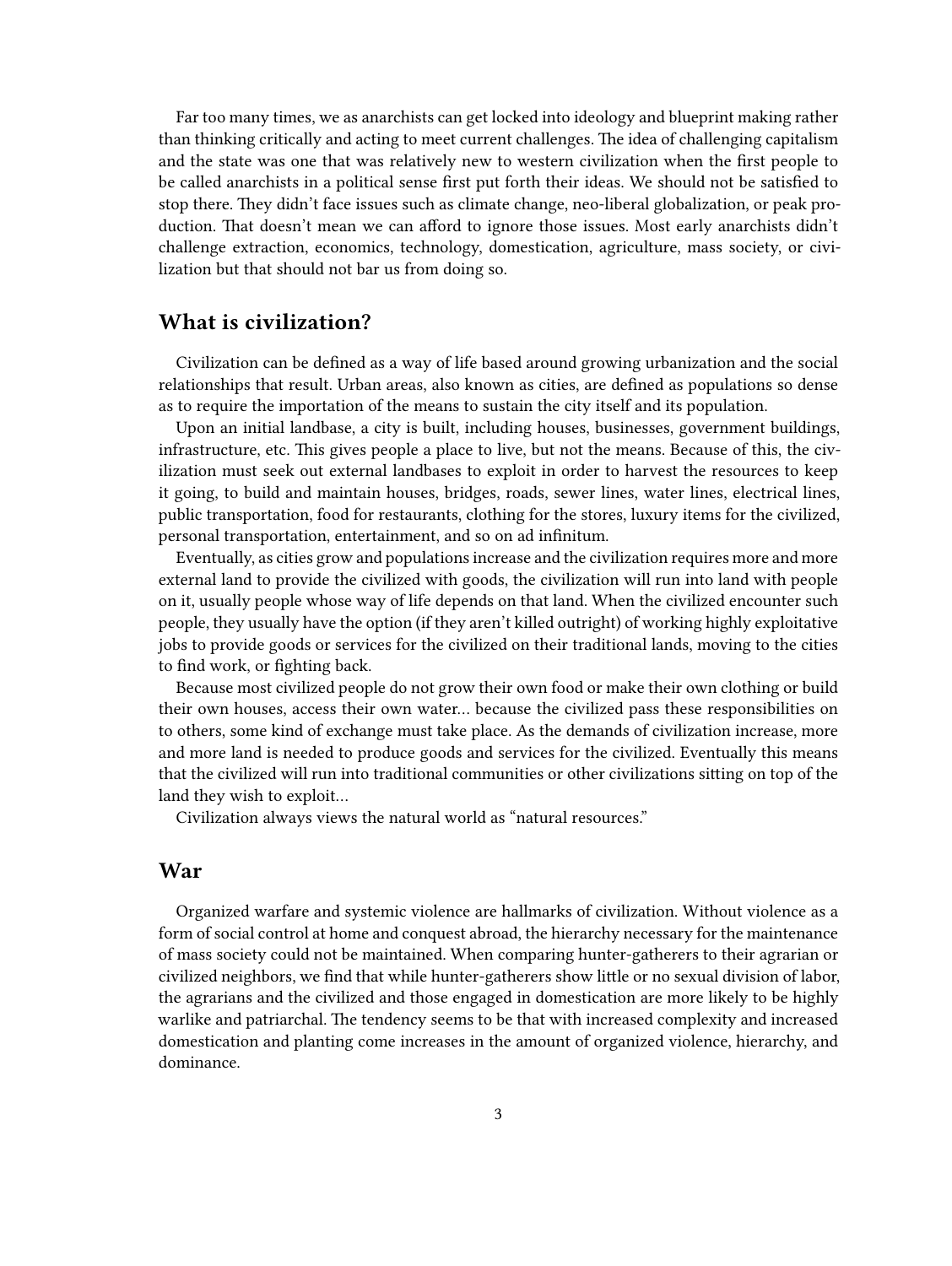The wars and occupations in which the United States are engaged today are not an anomaly. They are the natural extension of a war that began long ago, even before the Christ Bearer Colonizer plagued the Arawaks, even before civilization touched Europe… the war waged against the wild and the primitive by the civilized and the domesticated.

#### <span id="page-3-0"></span>**Digging to the Root**

As radicals (from the latin *radix-root*) we seek to examine and challenge root causes. The anarchist tradition has historically identified capitalism as a root cause. Fortunately, we as anarchists are not bound to tradition. Certainly capitalism is odious and something to be abolished, but it is not a root problem. Capitalism is rooted in civilization. Social stratification and hierarchy are necessary for the operation and maintenance of mass society. There is no way to take all of the tasks necessary to maintain civilization and equalize them and divide them up among people equally. Because of its complexity, civilization requires specialization and hierarchy.

Anarchy can't simply pick a set of tenants and require adherence regardless of new information. As we challenge institutions and break them down further and further, we will likely need to challenge some things that our fore bearers might not have. This doesn't imply a break from anarchy, but rather a break from doctrine and ideology.

Long before capitalism, civilization was destroying the natural world, ecosystems, and species and it was dispossessing communities of their landbases. By what standard do we say that capitalism is a root cause? We see that hierarchy and dominance came out of the neolithic revolution and that much of the middle east was deforested by the first civilization. Where was capitalism in all of this? Can capitalism be blamed for the slavery that built the pyramids at Giza? The Roman Empire? Certainly we see authority and civilization wreaked havoc on humanity long before capitalism was in the picture. Capitalism is just another manifestation of civilization. It is not a root cause.

Why is it that we as anarchists are so timid to ask new questions and tread upon new ground? Why are economics, civilization, technology, domestication, mass society, and extraction sacrosanct?

#### <span id="page-3-1"></span>**Sustainability**

Left anarchists and so called green capitalists and eco-socialists have begun using the words "sustainable" or "sustainability" extremely loosely. Living sustainably means living in symbiosis with the earth and its inhabitants. For something to be sustainable means that it must be able to be continued at the same rate indefinitely. In other words, sustainability means an end to extraction and the use of non-renewable "resources." To refer to something that is*less* exploitative as "sustainable" is simply dishonest.

*No* civilization has *ever* been sustainable.

#### <span id="page-3-2"></span>**Personal Consumer Choices and Alternative Energy**

One of the popular myths is that personal consumer choices can move us towards sustainability. Before buying in, we should be asking ourselves who benefits from this. While I wouldn't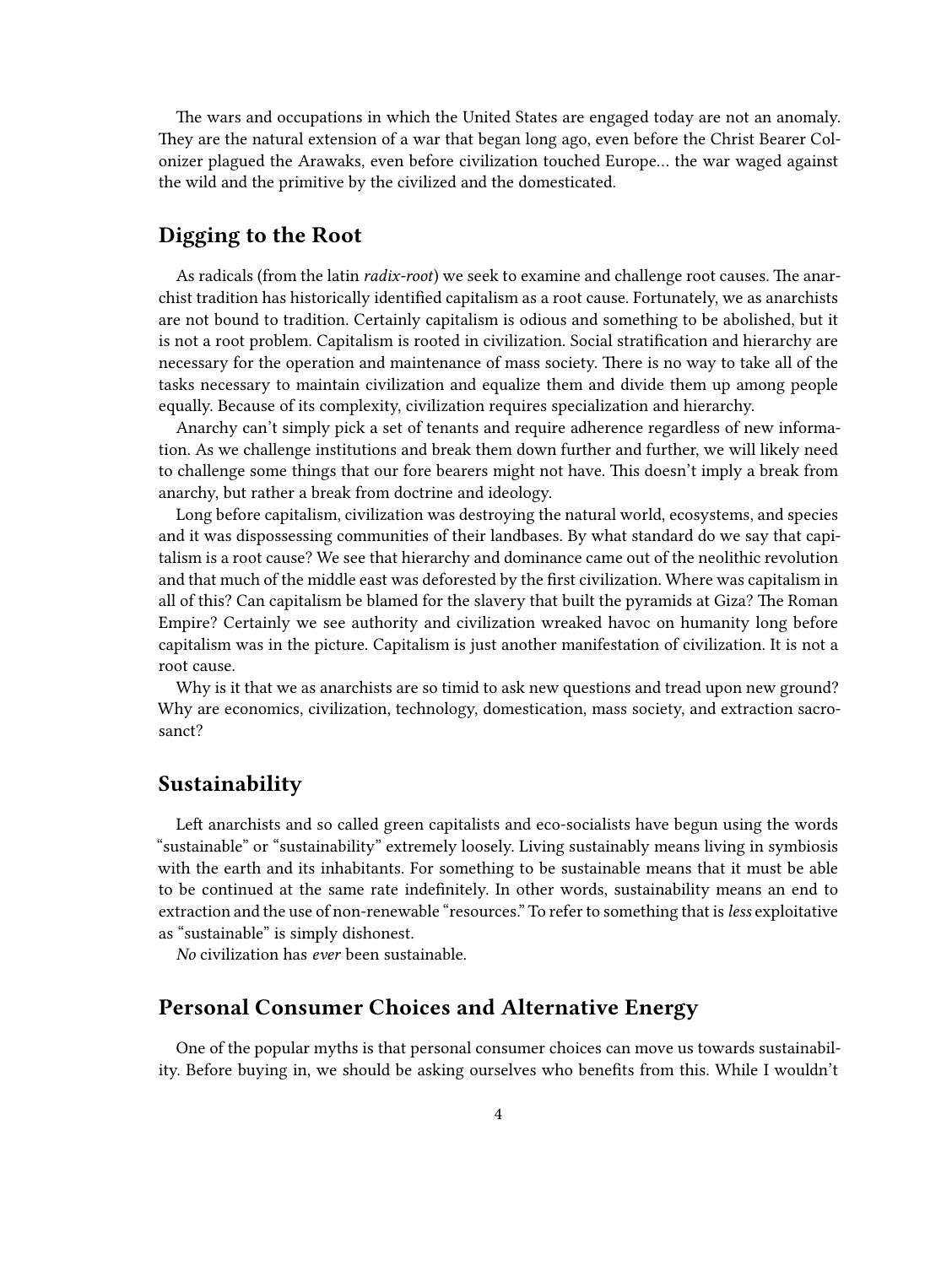say there is anything "bad" about trying to make consumer choices that are less exploitative or less cruel (if that is possible) we need to understand that this only mildly alters the details of the existing system without challenging the paradigm itself. Alternative energies are similar in that they attempt to operate only within the context of industrial society and extraction culture. They simply seek to alter details, not to facilitate a paradigm shift.

#### <span id="page-4-0"></span>**Who Should Pay for Your Toys? Civilization as Irresponsibility**

If someone wants a computer then naturally it should come from their landbase. This person finds some people who want to make computers. It is already irresponsible to take from the earth more than one can return, but we will say that this group or community has decided that they want computers and machine production more than they want a healthy landbase. They begin mining for the metals required for the task. Of course we also need more than metals. We need petroleum and large amounts of water. So the group manufacturing the computers is mining their landbase, drilling for oil, and using water far exceeding the amount available to them in their area and the water used in the production becomes polluted…

Where does the pollution go? Who absorbs the costs? Who is responsible for growing food for the people who use their landbase to produce computers? What landbase will be used for producing the machines that will produce computers? Who will work with the hazardous materials? Who produces the hazardous material gear they will wear while making these computers? Where does all the excess water needed for production come from? On whose landbase/food source do we put the factories? Where do the pollutants from the factories go? What happens when you can't push the costs of your lifestyle onto someone else? What happens when you have to pay for your own toys?

#### <span id="page-4-1"></span>**Traditional Communities**

Something that I rarely hear discussed in left/progressive circles is the issue of indigenous claim to land. A leftist civilization would be no different than any other civilization in that it would require the same extraction, production, and consumption process, meaning constant growth and expansion. I am highly disinclined to believe that *this time* the civilized would not dispossess traditional communities of their land to turn it into commodities for consumption by the civilized.

Why should indigenous voices not be the first heard after the fall of civilization? Why do we presume a eurocentric model, based upon the dominant culture rather than developing a way of life more similar to that of the original human inhabitants of the land, those who know it best?

#### <span id="page-4-2"></span>**Face to Face Society**

Anarchy, statelessness, freedom, a world without authority, has long been the goal of anarchists. Not all anarchists ideas, however, result in anarchy. When following anarchist ideas to their natural conclusion, we find that the structures necessary to coordinate and maintain civilization and mass society are necessarily authoritarian and stratified. Once face to face accountability is lost, personal power and personal responsibility are abdicated.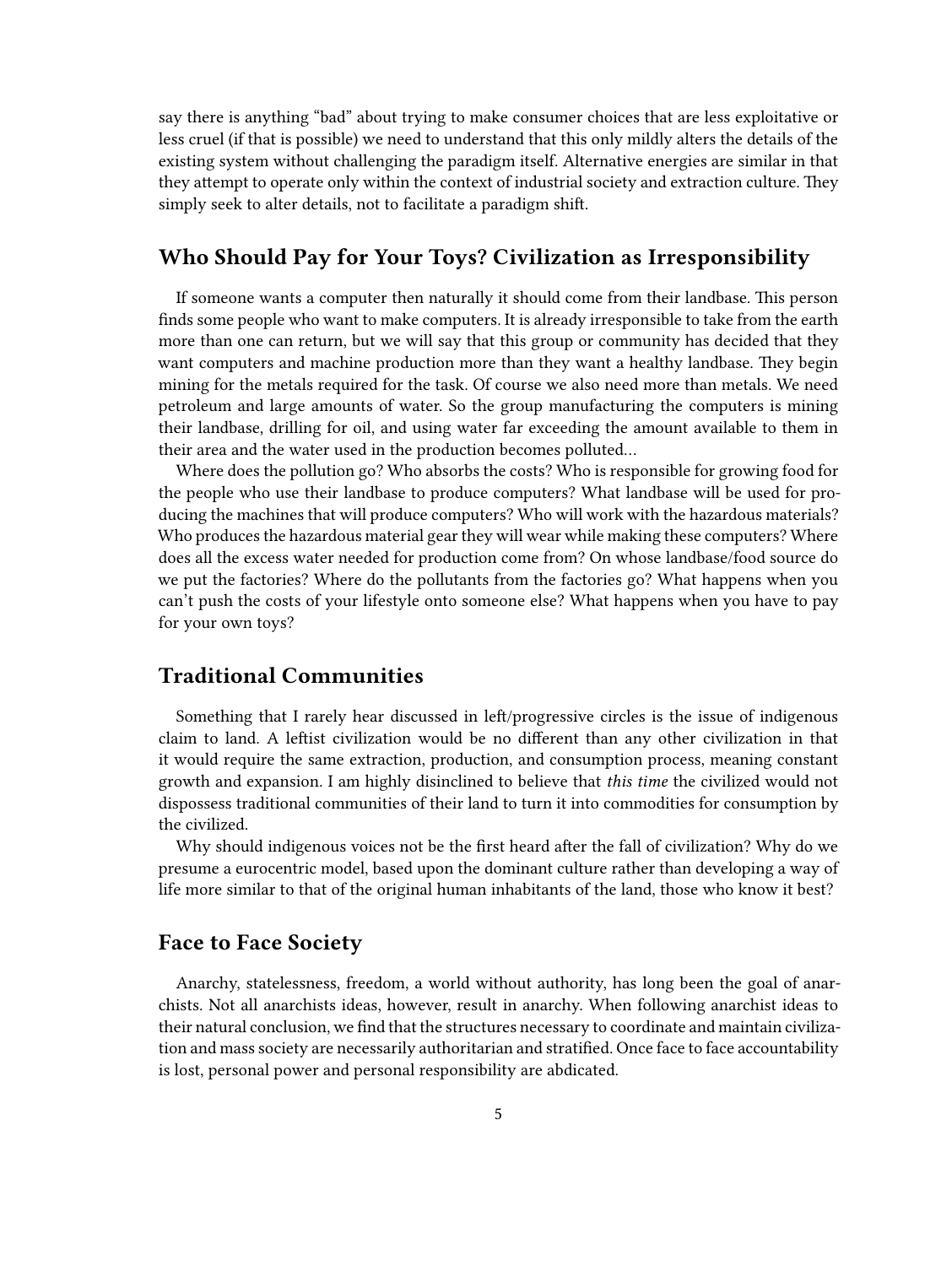#### <span id="page-5-0"></span>**Civilization is Authority**

Civilization and complex society, necessarily result in social stratification or hierarchy. To adequately fulfill all the functions needed to maintain civilization and mass society authority and submission, division of labor, specialization, etc emerge.

Primitive anarchists are not simply positing that "our way is better" but pointing to a mountain of evidence that shows that stateless, egalitarian societies have existed for thousands of years and still exist today in the form or hunter-gatherer tribes and bands, and that to date there has never been a long term, sustained stateless, egalitarian civilization. This is no coincidence.

Can there be a long term, industrial, egalitarian, stateless mass society? If history is any indicator the answer is "no." The burden of proof is certainly upon the claimant. Mass society is so complex and requires so many moving parts and particular duties that specialization and division of labor arise not out of preference or choice but out of their necessity to mass society.

Primitivist anarchists can point to most of human existence prior to 10,000 years ago and hunter-gatherers today such as the Mbuti, the San, or Aboriginal Australians $^1$  as proof of huntergatherers creating sustained, stateless, egalitarian social arrangements. This is, of course, not to idealize or objectify any of these people in any way. No social network or social arrangement is ever perfect or without fault or flaw. However, this does not mean that some methods can't be better than others. As primitivist anarchists, we believe that the social arrangements of huntergatherers are overall preferable to those of civilization.

#### <span id="page-5-1"></span>**Determinism**

It is erroneous to assume that everything that exists now was an inevitability. In fact, it's much more accurate to consider all things that are now to be the result of many improbabilities. The times in which we live are not the result of a predetermined, single narrative. They are a conglomeration of actions, deliberate and non-deliberate. They result from choices, coercion, coincidence.

For example, your existence was not inevitable, but the result of a series of improbable events, that caused your grandparents to meet, and then your parents, that particular egg, that particular sperm… In the same way, all that exists now is the sum of a series of highly improbably events. The present was not inevitable and the future is unwritten.

## <span id="page-5-2"></span>**The Fall of Civilization**

We are in an unprecedented era. Neo-liberalism has created a global economy, a global civilization. History tells us that when civilizations fall, the result is usually a return to more decentralized ways of living. There is no reason to believe this is not a likely outcome of the fall of global civilization as well.

Breaking with civilization, economics, and domestication has nothing to do with "going backwards" or "turning back the clock." Correcting mistakes is not a matter of reversing a preset trajectory. Civilization is constantly and rapidly destroying species, ecosystems, communities,

 $^{\rm 1}$  Retraction: After publishing this I discovered that the Australian Aborigines have a very sexist feeding hierarchy and therefore should not be described as "egalitarian."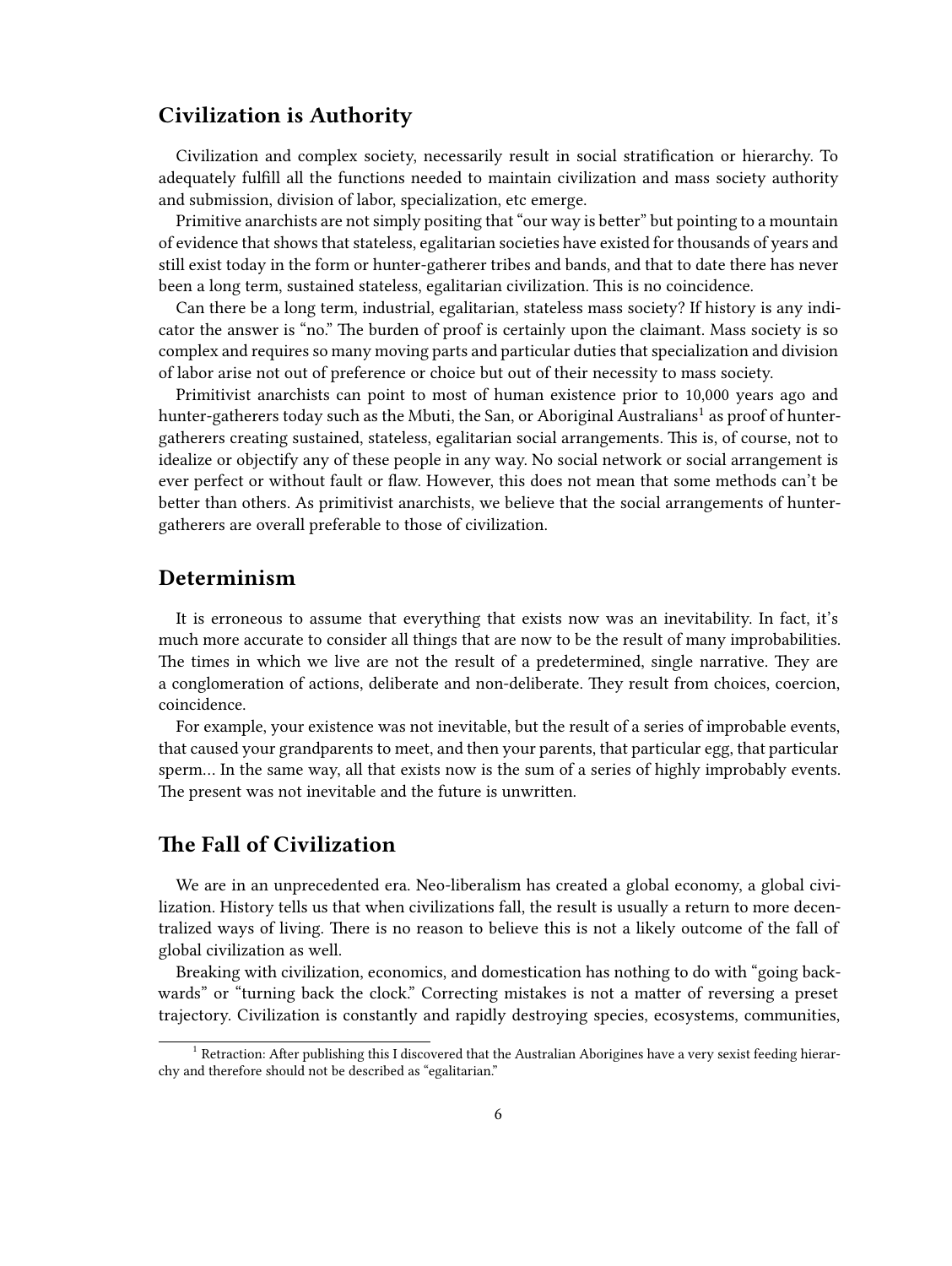and people. Whether it crashes on its own or whether we take responsibility and bring it down ourselves, the sooner civilization comes down, the less devastation there will be when it does.

If anarchy is to be relevant in today's world it must be green, that is, it must be focused on bringing down civilization and finding a way of living in which we acknowledge ourselves as a part of the natural world, rather than a force at odds with it.

Fighting For Anarchy, Bobby Whittenberg-James